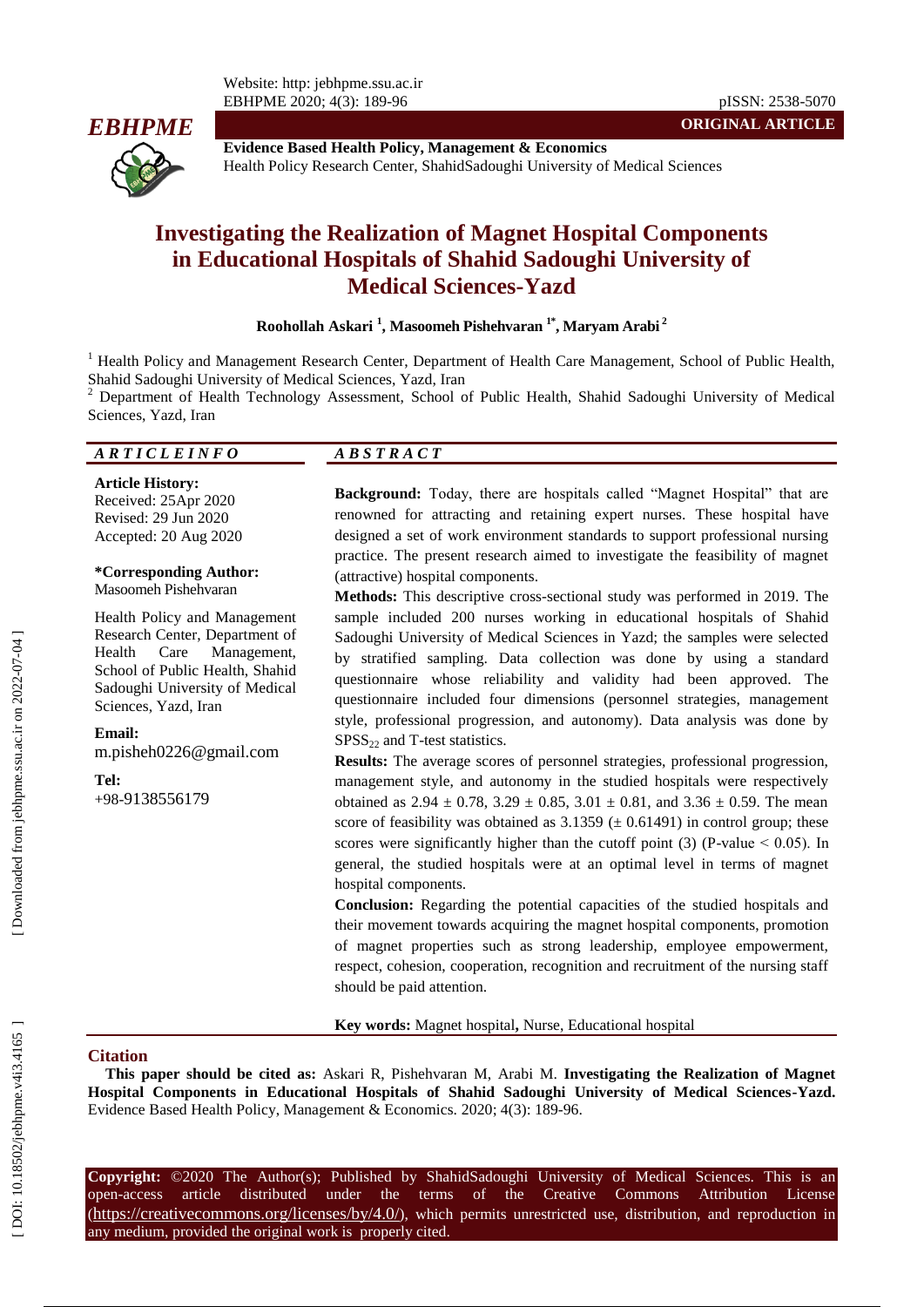## **Introduction**

**I** ospital is considered as the most important healthcare institute; because it is a major healthcare institute; because it is a major organ providing healthcare services and the first level of referring the patients, and it has a set of specific responsibilities. Therefore, as any other organization, hospitals need an efficient and effective leadership at either macro or micro organizational levels. This purpose can be achieved only if the hospital managers adjust their leadership style with the due conditions and the hospital goals. Appropriate leadership style and presence of qualified senior and middle managers in hospitals can help the managers to better handle the affairs; also, these factors provide a useful guide for the policy makers and managers to cope with organizational problems and obstacles and manage the personnel (1).

The term "magnet hospital" was first introduced in USA in 1980s when the properties required for retention of the nurses and providing proper healthcare services for patients were identified in 14 hospitals. These properties were classified in the following categories: management (management style, organizational structure, personnel affairs, competency, personnel strategies, and professional positions), professional performance (patient care quality, education, and nursing attitude), and professional progression (environmental adaptation programs for new employees, in -service and continuous training, supporting the formal educations and professional progression) (2). In terms of achieving their goals, magnet hospitals are evaluated in five areas: transformation -oriented leadership, organizational empowerment, novel knowledge and innovation, and achievements, and experimental results (3). The next transformation of magnet recognition program in 1980s was based on the primary concepts and an effort to recognize the healthcare organizations; this transformation included provision of excellent nursing service, high-quality caring for patients, and innovation in professional nursing performance. By the year 2010, 344 healthcare organizations changed into magnet hospitals in 44 states of America. Also, two

hospitals in Australia, a hospital in New Zealand, and a hospital in Lebanon were assigned the title of magnet hospital (2).

Formal magnet hospital certification program was started by "American Nurses Credentialing Center" in the early 1990s in order to recognize the excellent nursing services and promote the quality. According to the findings, magnet hospitals provided a higher treatment quality reported by the nurses, a lower death rate among the hospitalized patients, and the patients' higher satisfaction (2). Furthermore, such environments provided a higher welfare for the nurses in terms of factors such as lower damag e caused by lower emotional or psychological exhaustion, higher job satisfaction, and lower turnover intention reported by the nurses in magnet hospitals (2).

Several studies suggest that magnet hospitals provide an environment that promotes the nurses ' satisfaction and accelerates the process of diagnosing the diseases by authorizing the nurses in caring for patients. This environment is formed by a set of different factors that affect the patient care system in a direct or indirect manner. Nursing managers focus on improving the nurses' working environment. So, they should provide some evaluation tools for improvement of the nurses' working environment (4).

Magnet hospitals provide a higher level of nursing cares (4) with a lower cost. The higher technological complexities and improvement of the patients in these hospitals (5) has been paid attention in recent years.

Based on Donabedian model, magnet hospitals are characterized by the following properties in term of the structure, process, and the results: Transformation -oriented management, structural empowerment, the best job performance, novel knowledge, innovation and improvement, and high -quality experimental achievements. These components are considered as the necessary items of a positive working environment for nurses (6).

According to Kramer and Schmalenberg ( 3), the fundamental principles of a magnet hospital include 54 items classified in eight dimensions

DOI: 10.18502/jebhpne.v4i3.4165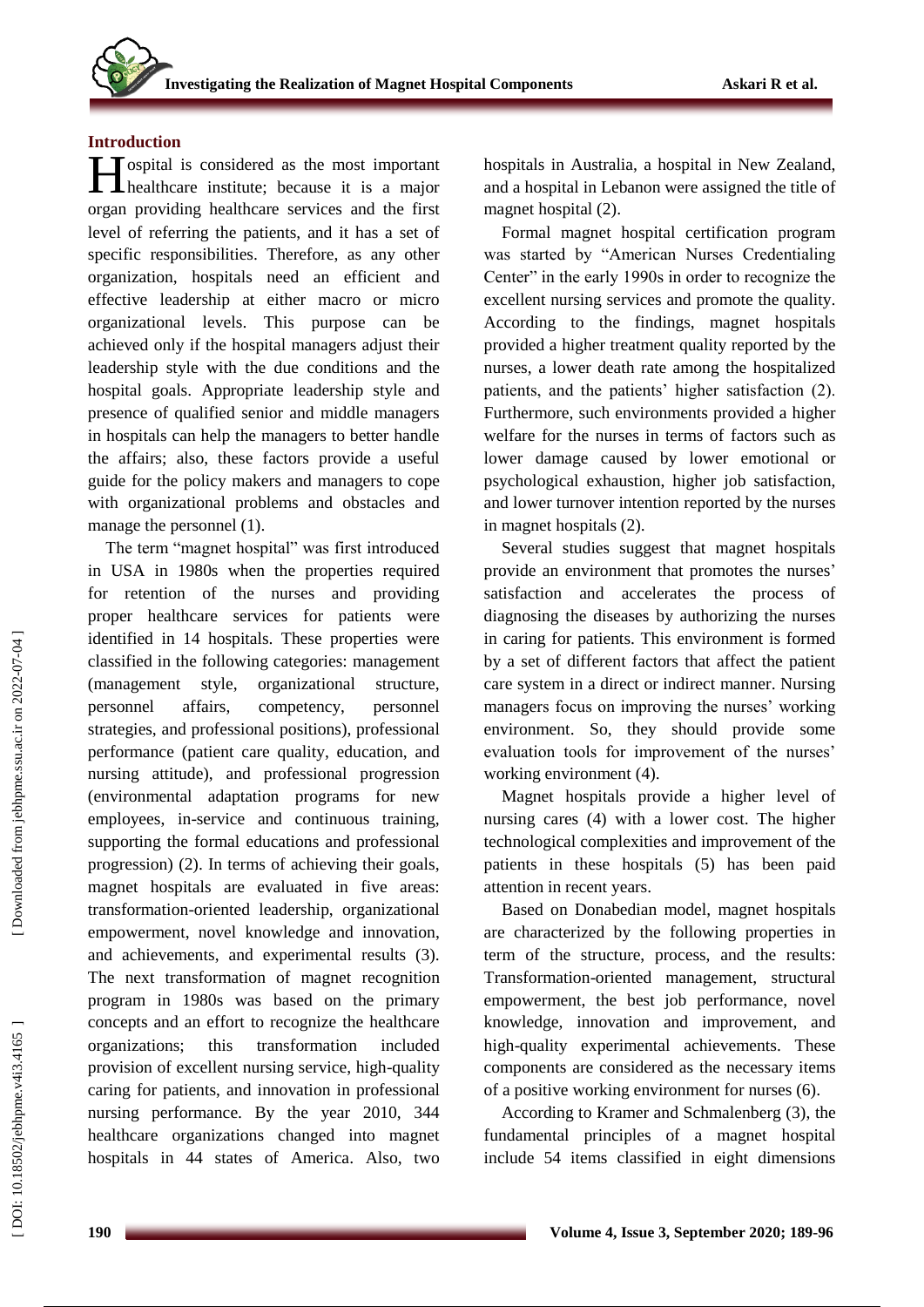

including cultural values, clinical autonomy, employees' competency, nursing manager's support, nursing performance control, nurse -doctor relationships, the nurses' clinical competency, and educational support (3). Chen and Jahantgen proposed a model mentioning the following properties for magnet hospitals: personnel strategies, management style, autonomy, professional progression, the quality of nursing management, and relationships with other scientific areas. Other studies have mentioned different properties such as decentralized organizational structure, flexible work hours, emphasis on professional autonomy and its development, and systematic relationship between the management and the employees as the key characteristics of magnet hospitals in America. These factors have been employed in many hospitals in other countries such as Australia, New Zealand, Canada, and European and Asian countries (2). The American Nurses Credentialing Center has introduced 14 magnet components as the evaluation criteria (6); these 14 components, the properties proposed by Kramer and Schmalenberg (3), Chen and Jahantgen's magnet hospital model (2), and other models create a methodological constraint in choosing the characteristics of magnet hospitals depending on the application of behavioral and organizational sciences and their relevant data in hospitals. Regarding the few number of studies investigating the components of magnet hospitals in Iran and also the emphasis of educational hospitals of Yazd on groups work among the doctors and nurses to achieve an optimal care and professional interaction, the main question of the research is raised as the following: To what extent are the components of magnet hospital realized in these hospitals based on Chen and Jahantgen's model

## **Materials and Methods**

This cross -sectional study was performed in 2019 aiming to investigate the feasibility of magnet hospital components in educational hospitals of Shahid Sadoughi University of Medical Sciences in Yazd city (Shahid Rahnemoun

Hospital, Mohammad Sadegh Afshar Hospital, and Shahid Sadoughi Hospital). The population (939 people) included all the nurses working in the three mentioned educational hospitals of Shahid Sadoughi University of Medical Sciences. Due to the different methods of providing nursing services, impossibility of applying the magnet hospital components, and heterogeneity of the variables, the nurses working in operating room, angiography, and emergency wards were excluded from the study. So, 200 questionnaires were distributed among the nurses working in other wards and 183 filled questionnaires were collected. The samples were selected by stratified sampling with optimum allocation; so that the sample size was determined proportional to the size of each category.

As the considered population includes the nurses of every class (hospital), the population members are homogenous in each class. In order to investigate the feasibility of magnet hospital components in educational hospitals of Shahid Sadoughi University of Medical Sciences, the hospitals were classified in four categories and the number of the selected nurses was determined proportional to the size of each class.

The inclusion criteria were determined based on the research goal i.e. investigating the feasibility of magnet hospital components in educational hospitals of Shahid Sadoughi University of Medical Sciences in Yazd. The samples were selected by stratified sampling with optimum allocation out of the population of the educational hospitals. For this purpose, every hospital was considered as a class and the sample size was determined proportional to the population of the hospital. The numbers of the samples selected out of each hospital are as the following: 95 nurses selected out of the population of Shahid Sadoughi Hospital ( N = 446), 60 nurses selected out of the population of Afshar Hospital ( $N = 284$ ), and 45 nurses selected out of the population of Shahid Rahnemoun Hospital ( $N = 209$ ).

The sample size was calculated by the following formula regarding the correlation of coefficient.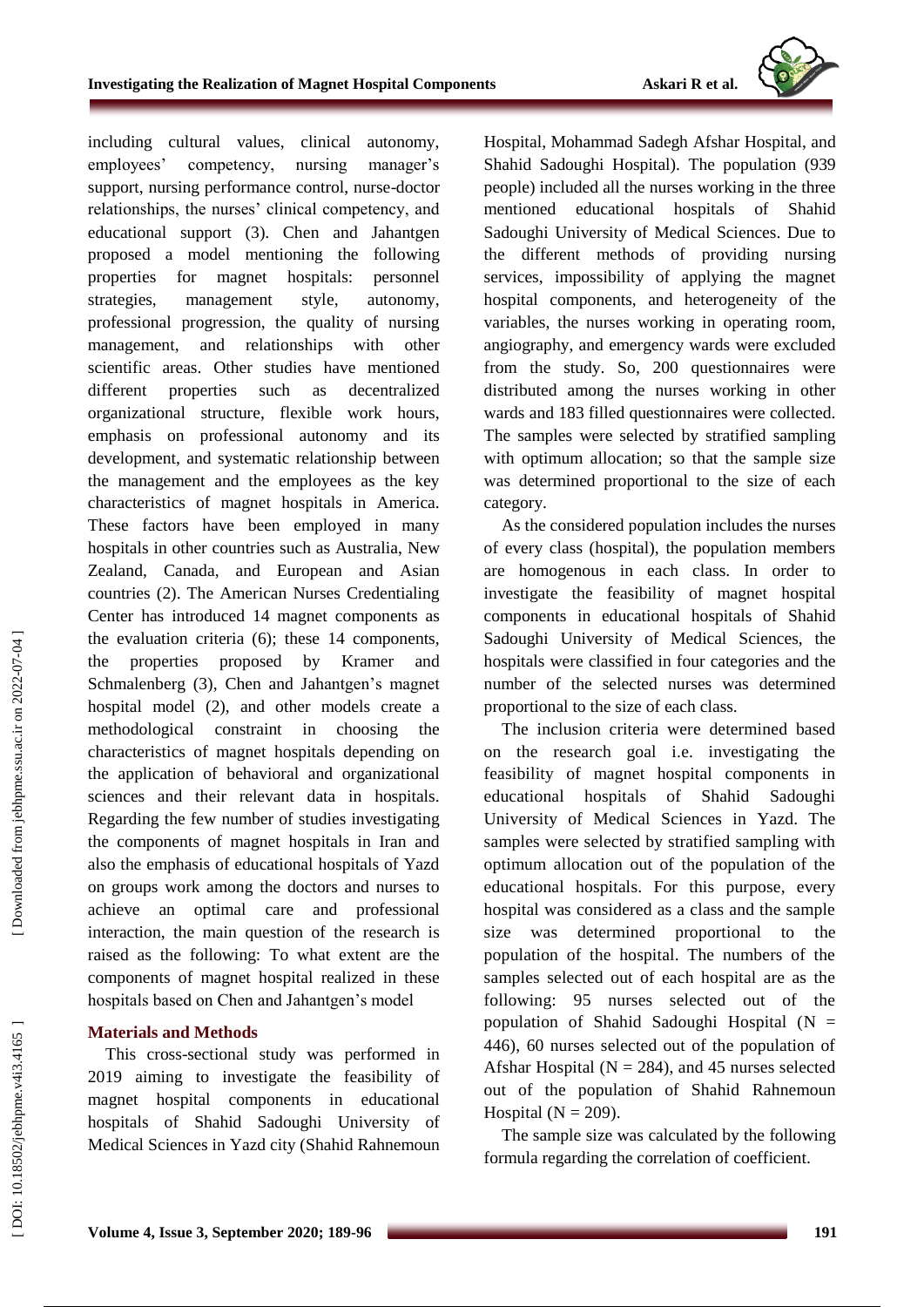Confidence interval of the correlation coefficient

$$
w = \frac{1}{2} \ln (1 + r/1 - r)
$$
  
sum be sign  $(z1 - \frac{\alpha}{2} + z1 - \beta)2$ 

Sample size  $n = \frac{2}{(w)2} + 4$ <br>  $\alpha = 5 \%$  type one error<br>  $\beta = 20 \%$  type two error<br>  $r = 0.2$  correlation coefficient

Based on the above data, the sample size was obtained as 197. However, we determined the sample size as 200 regarding the probability of sample loss.

The number of patients selected from Rahnemoun Hospital = 209

The number of patients selected from Afshar  $Hospital = 284$ 

The number of patients selected from Shahid Sadoughi Hospital = 446

The total number of nurses = 939

The sample size in each class was calculated by the following formula:

n<sub>i</sub> = (N<sub>i</sub> / 
$$
\sum
$$
N<sub>i</sub>) n  
Rahnemoun Hospital n =  $\frac{209}{939} \times 200 = 45$   
Afshar Hospital n =  $\frac{284}{939} \times 200 = 60$   
Sadoughi hospital n =  $\frac{446}{939} \times 200 = 95$ 

Data collection was done by using a questionnaire including the magnet hospital components designed based on the works performed by Christensen et al, Sigrist, Smith, Theorell et al, and Vander Hidgden ( 7, 8, 9, 10, 11); this questionnaire measures the "quality of nursing management" in terms of seven components including: providing the opportunities of development and empowerment of the nurses, regarding the collective decision making and collaborative management, respecting and supporting the supervisor, and communication opportunity.

This questionnaire includes 19 items in four dimensions of personnel strategies (3 items), management style (7 items), professional progression (4 items), and autonomy (5 items).

Reliability of the questionnaire was obtained as 0.78 based on Cronbach's alpha coefficient. Personnel strategies and policies were measured in terms of three factors including: personnel policies, procedures for the nurses' job involvement and financial support, supporting the work -family interaction, and the nurses' involvement in providing high -quality care services. Reliability of the questionnaire was obtained as 0.778 based on Cronbach's alpha coefficient.

Professional progression was measured in terms of four factors including: the hospital managers' support of development, innovation, continuous learning, progress -based supportive programs for clinical functions, task allocation, and presence of the educational supervisor for handling the affairs. Reliability of the questionnaire was obtained as 0.84 based on Cronbach's alpha coefficient.

Autonomy was measured by using the summarized version of Kramer et al (3) questionnaire based on five factors including task allocation , autonomy for caring for the patients, setting the speed of doing the tasks, time -related decision making, and autonomy in training the patients. Reliability of the questionnaire was obtained as 0.73 based on Cronbach's alpha coefficient. The total internal consistency of the questionnaire was obtained as 0.870 based on Cronbach's alpha coefficient. The items were scored based on a five -point Likert scale (quite disagree -quite agree) ranging from 1 to 5.

The content validity of the questionnaire was checked based on the supervisors and the advisors' opinions. Also, it was tried to analyze the questionnaire based on the experts' opinions. The final questionnaire was designed and distributed after applying the experts' opinions and modifying the questionnaire.

The questionnaire was distributed among 20 healthcare experts working in hospitals. In order to determine the CVR, the experts were asked to check each item choosing one of the three choices of "It is necessary", "It is useful, but not necessary", and "It is not necessary". As a result of the analysis, CVR was obtained ranging from 0.5 to 0.72. Since the results reported by the 20 experts were higher than 0.42, the content validity of the variables was approved. The total CVR was obtained as  $0.80$  ( $> 0.79$ ); so, the content validity of the scale is also approved. The participants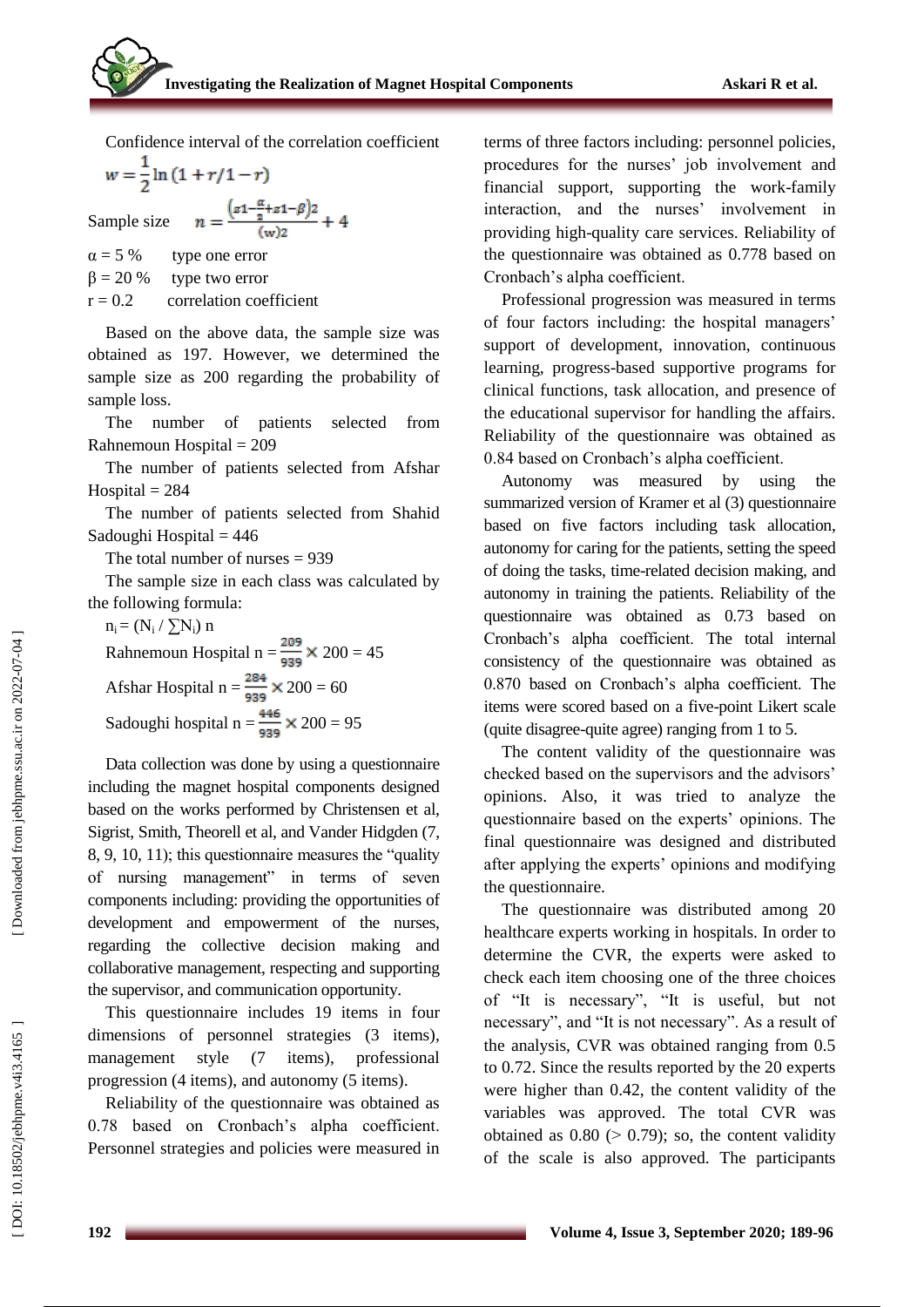

answered the questions based on a five -point Likert scale.

The collected data was analyzed by  $SPSS_{22}$ based on T -test. Realization of the components was checked by one -sample t test.

It is worth mentioning that the participants joined the study with an informed consent and their information was kept private. This research has been registered in Ethics Committee of Shahid Sadoughi University of Medical Sciences in Yazd under the ethics code IR.SSU.SPH.REC.1399.003.

#### **Results**

In this study, 183 nurses from educational hospitals affiliated to Shahid Sadoughi University of Medical Sciences participated. According to the demographic data, 16.4 % of the participants were man and 84. 2 % of them were woman. The majority of the participants were 30 -40 years old (39.9 %). In terms of education level, 84.2 % of the participants had a bachelor's degree, and in terms of working background, 49.2 % of them had a working background of less than ten years ( Table 1).

According to Table 2, the highest and the lowest average scores of magnet hospital components were respectively reported for autonomy  $(3.36 \pm 0.59)$ and personnel strategy  $(2.94 \pm 0.78)$  (Table 2).

According to Table 3, the nurses reported the highest and the lowest feasibility of magnet hospital components respectively in the hospital 1

(with the average scores of  $3.22 \pm 0.64$ ) and hospital 2 (with the average score of  $3.04 \pm 0.67$ ).

In hospital 1, the highest and the lowest average scores were respectively reported for autonomy  $(3.50 \pm 0.68)$  and personnel strategy  $(2.96 \pm 0.73)$ .

In hospital 2, the highest and the lowest average scores were respectively reported for professional progression  $(3.39 \pm 0.75)$  and personnel strategy  $(2.86 \pm 0.83).$ 

In hospital 3, the highest and the lowest average scores were respectively reported for autonomy  $(3.36 \pm 0.59)$  and personnel strategy  $(2.98 \pm 0.77)$ .

In hospitals 1, 2, and 3, it was reported that the components of professional progression and autonomy are feasible at the significance level of  $P$ -value  $< 0.05$  (Table 3).

According to Table 4, the average score of feasibility in the control group was reported as 3.1359 with the standard deviation of 0.61491; so, the result was significantly higher than the cutoff point (3) (P-value  $\leq$  0.05) (as the questionnaire was answered based on a five -point Likert scale, the cutoff point is considered as 3). So, the assumption of feasibility of magnet hospital components in education hospitals of Shahid Sadoughi University of Medical Sciences has been approved (Table 4).

| <b>Variable</b>        |                     | <b>Frequency</b> (N) | Percentage (%) |  |
|------------------------|---------------------|----------------------|----------------|--|
|                        | Below 30 years      | 70                   | 38.3           |  |
| Age                    | $31-40$ years       | 72                   | 39.3           |  |
|                        | $41-50$ years       | 41                   | 22.4           |  |
| Gender                 | Man                 | 30                   | 16.4           |  |
|                        | Woman               | 153                  | 84.6           |  |
| <b>Education</b> level | High school diploma | 7                    | 3.8            |  |
|                        | Associate degree    | 3                    | 1.6            |  |
|                        | Bachelor's degree   | 154                  | 84.2           |  |
|                        | Master's degree     | 19                   | 10.4           |  |
|                        | Ph.D.               | $\Omega$             | $\Omega$       |  |
| Working background     | Less than 10 years  | 90                   | 49.2           |  |
|                        | $10-20$ years       | 47                   | 25.7           |  |
|                        | More than 20 years  | 25                   | 13.7           |  |
|                        | Missing             | 21                   | 11.5           |  |
| Total                  |                     | 183                  | 100            |  |

**Table 1.** Demographic information of the nurses working in educational hospitals affiliated to Shahid Sadoughi University of Medical Sciences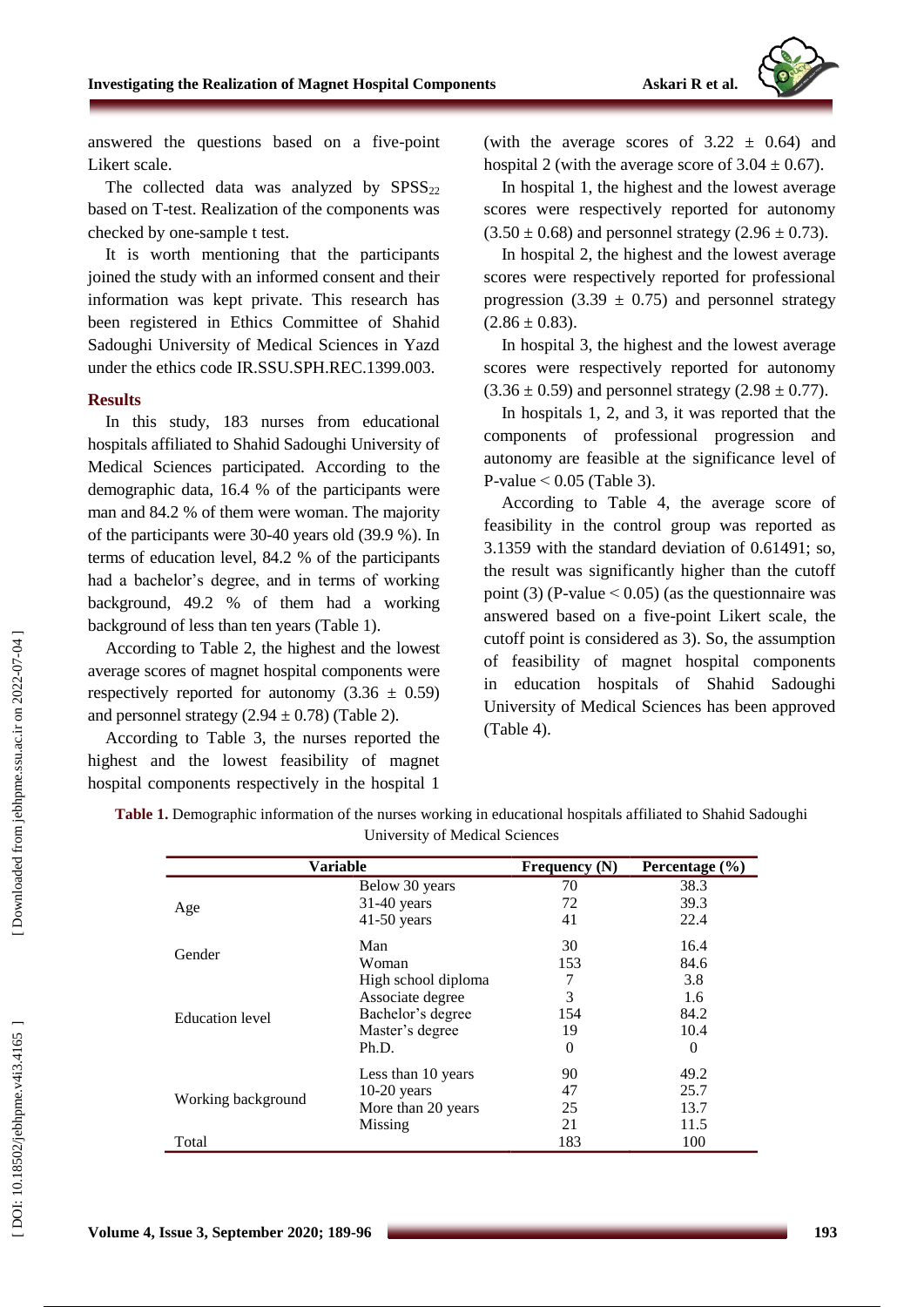| <b>Component</b>         | Frequency $(N)$ | <b>Mean</b>     | <b>SD</b> |
|--------------------------|-----------------|-----------------|-----------|
| Personnel strategy       | 183             | $2.94 \pm 0.78$ |           |
| Professional progression | 181             | $3.29 \pm 0.85$ |           |
| Management style         | 183             | $3.01 \pm 0.81$ |           |
| Autonomy                 | 181             | $3.36 \pm 0.59$ |           |
| Magnet                   | 183             | $3.13 \pm 0.61$ |           |
|                          |                 |                 |           |

**Table2.**The mean scores of magnet hospital components

**Table 3.**The mean scores of magnet hospital components for each of the studied hospitals

| <b>Hospital</b> | <b>Component</b>         | Frequency(N) | <b>SD</b><br>Mean | <b>Sig</b> |
|-----------------|--------------------------|--------------|-------------------|------------|
| 1               | Personnel strategy       | 44           | $2.96 \pm 0.737$  | 0.735      |
|                 | Management style         | 44           | $3.09 \pm 0.831$  | 0.472      |
|                 | Professional progression | 44           | $3.33 \pm 0.897$  | 0.018      |
|                 | Autonomy                 | 44           | $3.50 \pm 0.681$  | 000        |
|                 | Magnet                   | 44           | $3.22 \pm 0.648$  | 0.028      |
| $\overline{2}$  | Personnel strategy       | 56           | $2.86 \pm 0.835$  | 0.246      |
|                 | Management style         | 56           | $2.91 \pm 0.892$  | 0.497      |
|                 | Professional progression | 54           | $3.39 \pm 0.755$  | 000        |
|                 | Autonomy                 | 54           | $3.24 \pm 0.507$  | 0.001      |
|                 | Magnet                   | 54           | $3.04 \pm 0.670$  | 0.599      |
| 3               | Personnel strategy       | 83           | $2.98 \pm 0.771$  | 0.850      |
|                 | Management style         | 83           | $3.03 \pm 0.749$  | 0.707      |
|                 | Professional progression | 83           | $3.21 \pm 0.888$  | 0.029      |
|                 | Autonomy                 | 83           | $3.36 \pm 0.599$  | 000        |
|                 | Magnet                   | 83           | $3.14 \pm 0.554$  | 0.016      |

 $P-value = 0.016$ 

**Table4.**The results of one sample t -test for magnet hospital components

| <b>Variable</b> | Mean   | SD      | <b>Degree of freedom</b> | t value | Sig   |
|-----------------|--------|---------|--------------------------|---------|-------|
| Feasibility     | 3.1359 | 0.61491 | 182                      | ∠989.   | 0.003 |

 $*P-value = 0.003$ 

#### **Discussion**

The results of analyzing the hypotheses suggest the feasibility of magnet hospital components in the three educational hospitals of Yazd. The highest mean scores were respectively reported for autonomy and professional progression, and the lowest average scores were respectively reported for personnel strategies and management style. The average scores of the components were reported as the following: autonomy  $(3.36 \pm$ 0.59), professional progression  $(3.29 \pm 0.85)$ , personnel strategies  $(2.94 \pm 0.78)$ , and management style  $(3.01 \pm 0.81)$ .

The higher is the nurses' participation in development of treatment procedures and nursing strategies, the stronger will be their professional identity. Providing the opportunity of development by supporting the nurses, promoting their independence and autonomy, and providing the opportunity of providing nursing care services can lead to empowerment of the nurses and improve the quality of leadership (12).

Since there are various factors affecting the realization of magnet hospital properties, it is suggested to investigate the structures that are compatiblewith magnet components in hospitals. Furthermore, it is suggested to investigate the effect of other components such as nursing skills, education, the type of the disease, the number of occupied beds, and duration of hospitalization that are considered as the limitations of this research.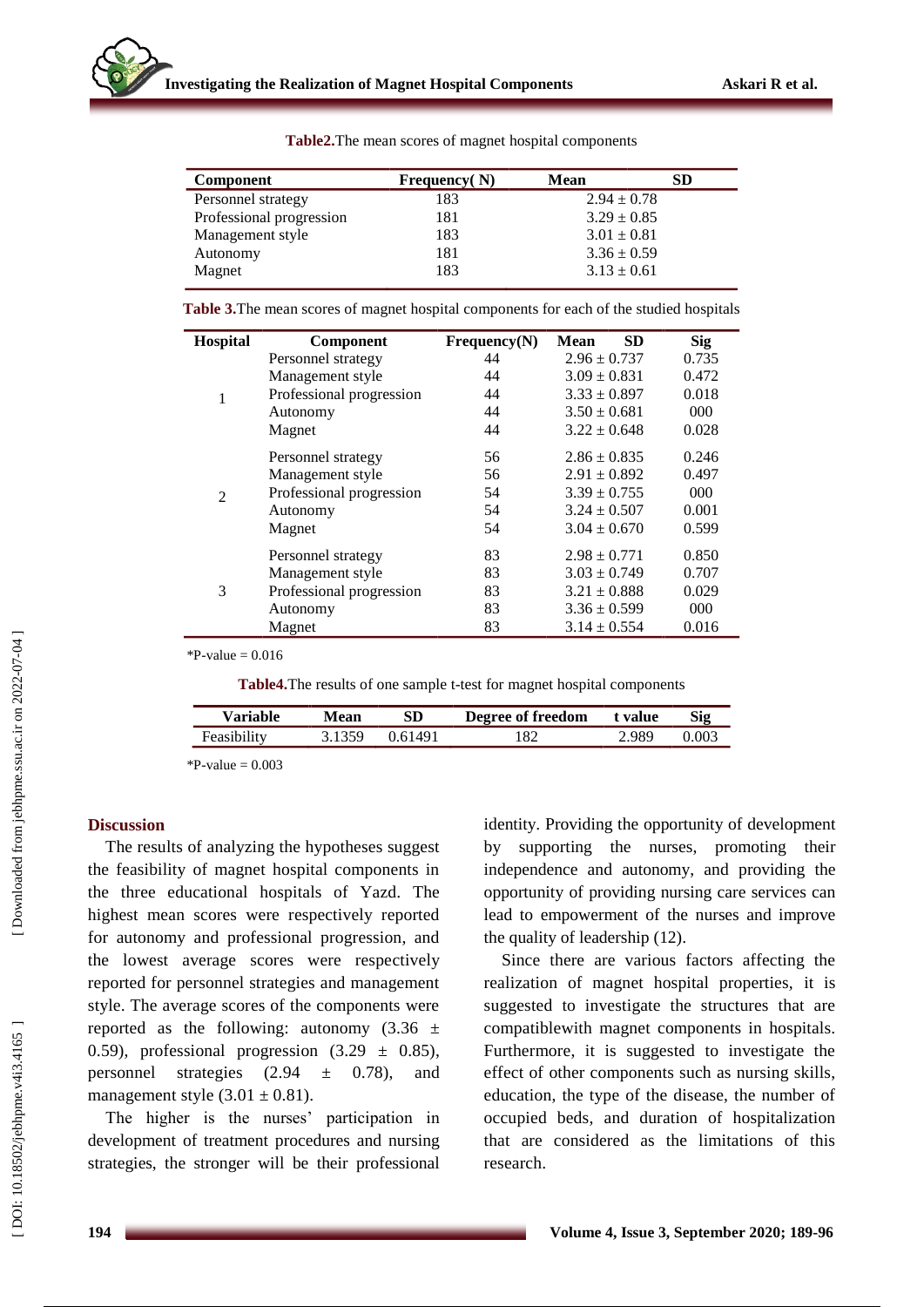

As a consistent study, Jafar Yeganeh & Ghasemi (12) investigated the feasibility of magnet hospital components and its effect on the nurses' job satisfaction in Ghods Hospital of Arak. They reported the most effective components as autonomy, personnel strategy, management style, and professional progression. Their finding is inconsistent with the results of the present study; because in the present study, the highest and the lowest average scores were respectively reported for autonomy and personnel strategy.

Elni et al (13) found that knowledge development, promotion of hospitalization quality standards, and preventive programs for childhood diseases are some of the properties of magnet hospitals, and these components can be realized by employing the nurses with management competence, independence in treatment affairs and cooperation with the doctors, and the ability to explain the treatment strategies.

Clark (14) reported that the properties required for development of evidence -orientation culture to achieve a magnet hospital include actions such as evaluating the nurses' knowledge in terms of evidence -based performance, holding journal clubs and organizing them, program -based performance, adopting proper strategies, promoting the culture of evidence performance by doing research and informatic s access. Also, the nurses' involvement in research activities was mentioned as a property of magnet hospitals.

Iken et al (15) reported that the difference between the diagnosis results in magnet and non magnet hospitals is not significant, and they claimed that magnet status does not have any effect on death or other outcomes. The researchers attribute the inconsistency of the findings to the deficient design of the mentioned research. Also, they have concluded that magnet hospitals have a significantly better performance than non -magnet hospitals.

## **Conclusion**

According to the findings, it can be stated that although the educational hospitals of Shahid Sadoughi University of Medical Sciences have the potential capacity of a magnet hospital and they have moved towards this goal, there should be more attention to creating and preserving the magnet culture, strengthening the magnet components including strong leadership, employee empowerment, respect, cohesion, cooperation, and recruitment of the nursing staff. Also, there should be a focus on organizational support in achieving professional progression and clinical autonomy by continuous learning, supportive progress -based programs for clinical functions, and other educational programs for professional development. It should be mentioned that as other studies, this research work had some limitations some of which are mentioned in the following:

Some of the participants were unfamiliar with the research subject and goal and it was a challenge in performing the research. However, the researchers tried to eliminate the ambiguities by providing the participants with simple and clear explanations.

The other limitation was the lack of motivation in the selected samples to participate in the research; because most of the participants believe that they will not get any feedback from the research works. This problem makes it difficult to conduct further studies to improve the performance of this university.

Some of the participants were conservative in answering the questionnaire, and the employees' tiredness prevented them from collaborating in a careful manner.

### **Acknowledgement s**

The present study is derived from a bachelor's thesis in health service management approved by school of public health of Shahid Sadoughi University of Medical Sciences in Yazd under the ethics code IR.SSU.SPH.REC.1399.003. The authors appreciate the research expert s of the Health Faculty and the board members who helped the development of this research.

#### **Conflict of interests**

It has no conflict of interests with any other organization or individual.